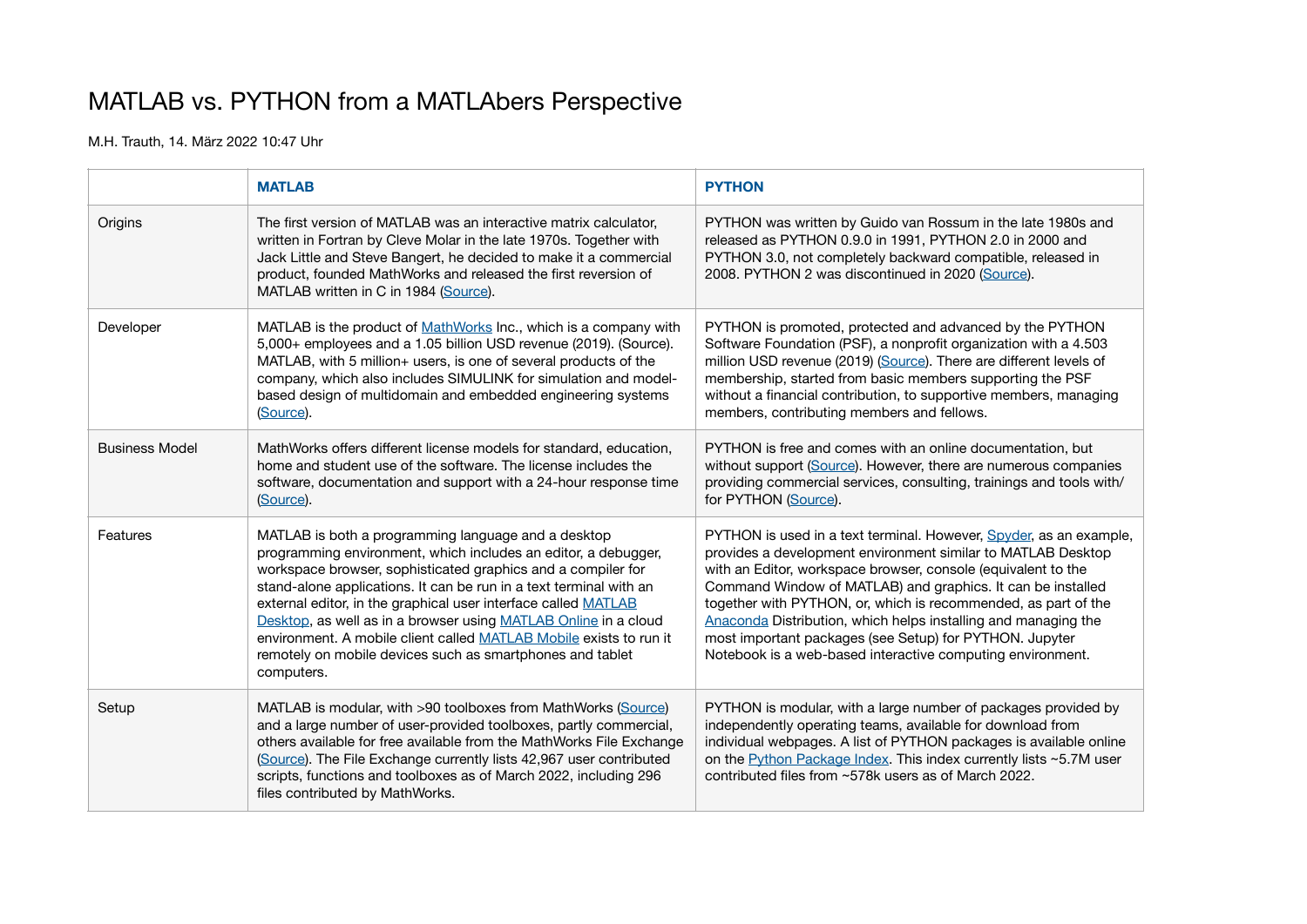| Open Source                       | MATLAB is not open source. However, most MATLAB algorithms are<br>open; others, so-called builtin functions, are not open but the<br>Support provides all necessary information about the algorithm.<br>Many of these, e.g. the FFT algorithm, which are not open, are<br>standardized algorithms and can easily be tested for possible errors.                  | PYTHON is open source, i.e. the source code of PYTHON is fully<br>open. The question is, of course, who, for example, actually looks<br>up, understands and checks the code of the FFT in the source code<br>before using it, remembering that there is nobody to ask about it.                                                                                                    |
|-----------------------------------|------------------------------------------------------------------------------------------------------------------------------------------------------------------------------------------------------------------------------------------------------------------------------------------------------------------------------------------------------------------|------------------------------------------------------------------------------------------------------------------------------------------------------------------------------------------------------------------------------------------------------------------------------------------------------------------------------------------------------------------------------------|
| <b>Backwards</b><br>Compatibility | MATLAB is is backwards compatible to the highest degree, as own<br>tests with ~30 years old code show. For the adaptation and<br>optimization of older code, software tools are provided or support<br>helps.                                                                                                                                                    | The biggest challenge for long-time developers of PYTHON code<br>was the transition from PYTHON 2 (2000-2020) to PYTHON 3 (since<br>2008). Since there is no support and you have to rely largely on<br>searching solutions on the Internet (Stackoverflow, Google), you will<br>need a lot of time filtering or translating PYTHON 2 solutions found<br>on the Internet (Source). |
| Certification                     | MathWorks provides a IEC certification kit for ISO 26262 and IEC<br>61508.                                                                                                                                                                                                                                                                                       | PYTHON / the PSF does not offer certification of code.                                                                                                                                                                                                                                                                                                                             |
| Installation                      | MATLAB comes with an installer that you can use to install MATLAB<br>together with the required toolboxes. Adding new toolboxes is<br>achieved by simply re-running the installer. Toolboxes not provided<br>by MathWorks can be installed by adding them to the search path of<br>MATLAB or by running (if available) the installer of the toolbox<br>(Source). | PYTHON comes with an installer for the command-line version of<br>the software. Installing it with Spyder you get a minimum number of<br>packages. Installing it with the Anaconda distribution, it comes with<br>a large number of toolboxes. There is a free individual edition, but<br>also commerical editions starting at \$14.95/month.                                      |
| Reproducibility                   | Clearly reproducible code as R2021b clearly says which version of<br>the the ~90 preinstalled toolboxes are used. However, if you use<br>toolboxes that are not offered by MathWorks, you get into an area<br>that is very close to the PYTHON ecosystem.                                                                                                        | PYTHON comes without packages or toolboxes. The installation of<br>packages can lead to an environment which is hardly reproducible.<br>However, using a distribution such as Anaconda and creating so-<br>called environments helps to reproduce the setup used in a project.                                                                                                     |
| Use without the GUI               | You can run MATLAB as a command-line using<br>./matlab -nodesktop<br>which includes graphics, or<br>./matlab -nojvm<br>without graphics.                                                                                                                                                                                                                         | PYTHON is a command-line tool by default (Source). You can run<br>PYTHON by typing<br>python<br>into the text terminal or console.                                                                                                                                                                                                                                                 |
| Using it with a GUI               | MATLAB comes with a graphical user interface called MATLAB<br>Desktop.                                                                                                                                                                                                                                                                                           | PYTHON does not have a graphical user interface. However, you<br>can run PYTHON within GUIs such as Spyder (Source).                                                                                                                                                                                                                                                               |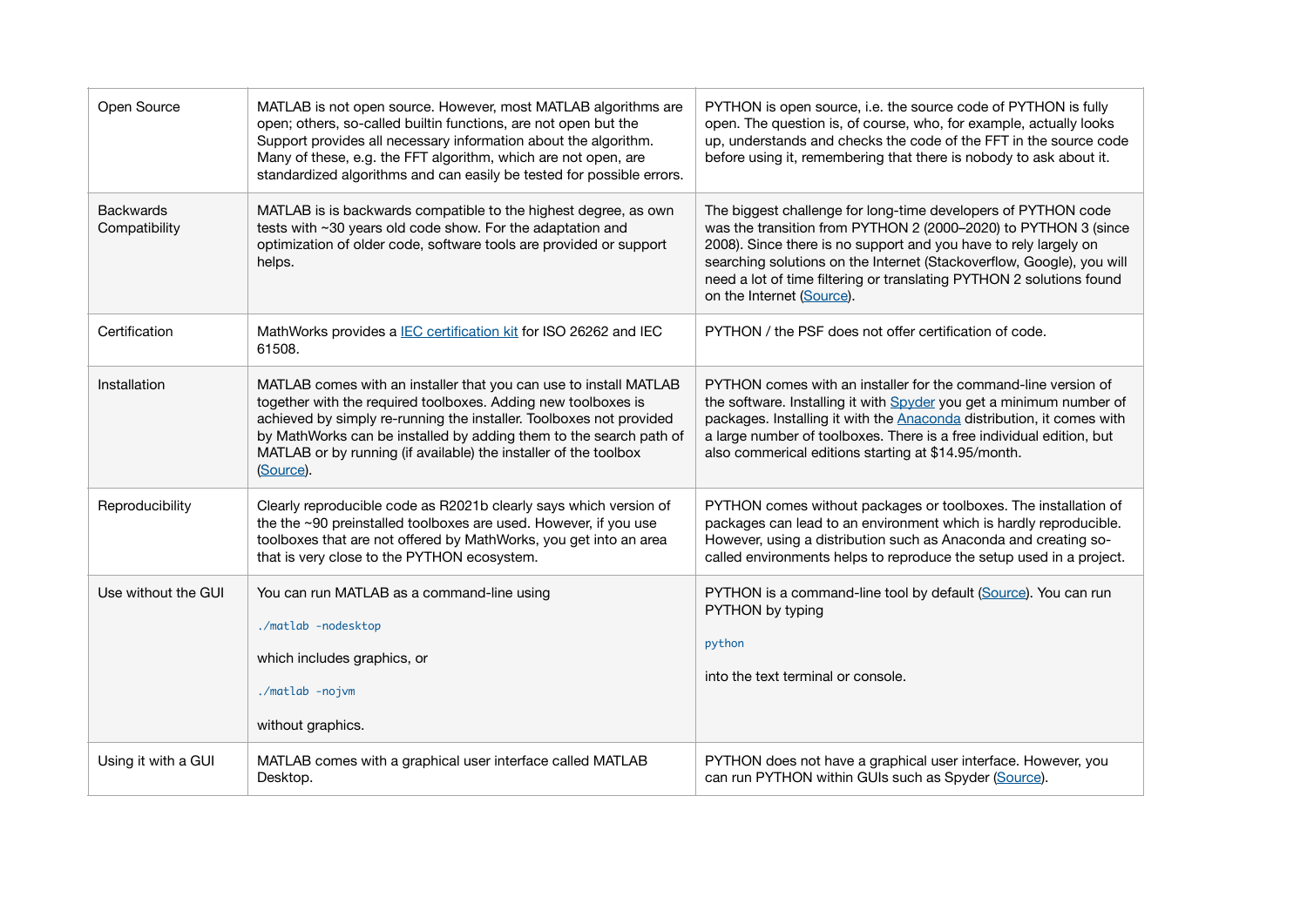| <b>Graphical Editor</b> | MATLAB Live Editor to create scripts that combine code, output and<br>formatted text, images, hyperlinks and equations created with an<br>interactive WYSIWYG editor (Source).                                                                                                                                                                                                                                                                                                                                                | Jupyter Notebook is a web-based interactive computing<br>environment for PYTHON (Source).                                                                                                                                                                                                                                                                                                                                                                                                                                                                                                                       |
|-------------------------|-------------------------------------------------------------------------------------------------------------------------------------------------------------------------------------------------------------------------------------------------------------------------------------------------------------------------------------------------------------------------------------------------------------------------------------------------------------------------------------------------------------------------------|-----------------------------------------------------------------------------------------------------------------------------------------------------------------------------------------------------------------------------------------------------------------------------------------------------------------------------------------------------------------------------------------------------------------------------------------------------------------------------------------------------------------------------------------------------------------------------------------------------------------|
| Interactivity           | Interaction with graphics simple and compatible across platforms.                                                                                                                                                                                                                                                                                                                                                                                                                                                             | Interactive code is platform and distribution dependent.                                                                                                                                                                                                                                                                                                                                                                                                                                                                                                                                                        |
| <b>Online Computing</b> | MATLAB Online (Source), MATLAB Drive (Source) and MATLAB Drive<br>Connector (Source).                                                                                                                                                                                                                                                                                                                                                                                                                                         | Jupyter Notebook is a web-based interactive computing<br>environment for PYTHON (Source).                                                                                                                                                                                                                                                                                                                                                                                                                                                                                                                       |
| Self-paced Courses      | MATLAB Academy (Source).                                                                                                                                                                                                                                                                                                                                                                                                                                                                                                      | There is no professional elearning platform from the PSF but free<br>and commerical alternatives exist.                                                                                                                                                                                                                                                                                                                                                                                                                                                                                                         |
| Documentation           | Complete and up-to-date documentation with simple examples,<br>available online and local on a computer (Source). The<br>documentation of MATLAB was quite confusing in the 2000s, when<br>MATLAB grew very fast and many new toolboxes were developed,<br>partly bought. This was also the time of the transition in graphics,<br>which was completed around 2014. Since then, a lot of work has<br>been done on the documentation, it has been unified, there are<br>many cross-references and easy to understand examples. | Python documentation up to date (Source) but the documentation of<br>packages of very mixed quality. The problem is that most users learn<br>from examples rather than working through a cryptic explanation of<br>the functions with their input and output arguments. The examples<br>in the documentation are often far too complicated and specific for<br>this, which is why users quickly start googling for solutions and in<br>turn end up with specific, sometimes incorrect or outdated advice<br>from other users, which also depends on specific environments and<br>therefore often does not work. |
| Support                 | Professional support with 24 hour response time. This works great,<br>with contact first from national offices of MathWorks, who forward<br>the problem to headquarters if they can't solve it. In this way, I often<br>came into contact with the actual developer of the particular<br>algorithm.                                                                                                                                                                                                                           | None. Either use Google for help, browse free online resources<br>provided by the PSF and other services such as Stackoverflow.<br>Commercial solutions are provided by companies such as<br>Stackoverflow Inc. (\$135M revenue, 575 employees, source) and<br>Anaconda Inc. (\$11.61M revenue, 125 employees, source).                                                                                                                                                                                                                                                                                         |
| Book Program            | MathWorks runs a Book Program for authors of MATLAB-based<br>books (Source). The Book Program provides authors with free book<br>development licenses and extra support.                                                                                                                                                                                                                                                                                                                                                      | The PSF says that they are not interested to get involved in the<br>production of PYTHON-based books and they do not provide any<br>kind of support (Source).                                                                                                                                                                                                                                                                                                                                                                                                                                                   |
| <b>Books</b>            | MathWorks lists 2,000+ MATLAB-based books on their website<br>(Source).                                                                                                                                                                                                                                                                                                                                                                                                                                                       | The PSF lists many PYTHON-based books on its website (Source).                                                                                                                                                                                                                                                                                                                                                                                                                                                                                                                                                  |
| Developer Conference    | MATLAB Expo, in the US and elsewhere (Source).                                                                                                                                                                                                                                                                                                                                                                                                                                                                                | PyCon Conferences (Source).                                                                                                                                                                                                                                                                                                                                                                                                                                                                                                                                                                                     |
| Syntax, Arrays          | Very compact syntax, e.g.                                                                                                                                                                                                                                                                                                                                                                                                                                                                                                     | Very long syntax with lots of different brackets, e.g.                                                                                                                                                                                                                                                                                                                                                                                                                                                                                                                                                          |
|                         | $A = [2 4 3 7; 9 3 -1 2; 1 9 3 7; 6 6 3 -2]$                                                                                                                                                                                                                                                                                                                                                                                                                                                                                  | $A = np.array([\lbrack 2, 4, 3, 7], \lbrack 9, 3, -1, 2], \lbrack 1, 9, 3, 7], \lbrack 6, 6, 3, -2 \rbrack]$<br>print(A)                                                                                                                                                                                                                                                                                                                                                                                                                                                                                        |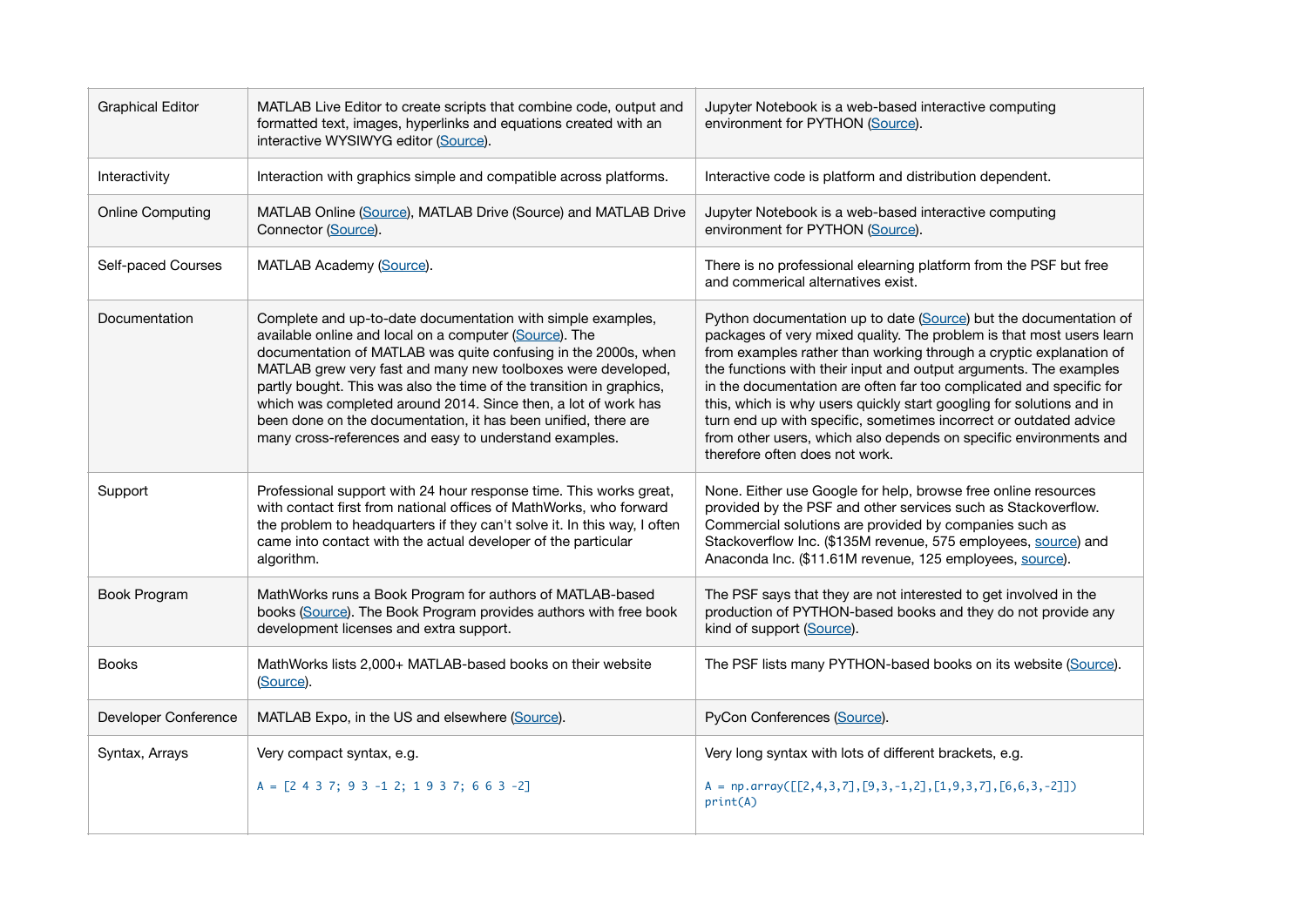| Syntax, uint8    | No rolling.                                                                                                                                                                                      | Rolling.                                                                                                                                                                                                                                      |
|------------------|--------------------------------------------------------------------------------------------------------------------------------------------------------------------------------------------------|-----------------------------------------------------------------------------------------------------------------------------------------------------------------------------------------------------------------------------------------------|
|                  | $uint8(-3) = 0$                                                                                                                                                                                  | $np.uint8(-3) = 253$                                                                                                                                                                                                                          |
| Syntax, Indexing | Indexing starts with (1,1). This has been widely criticized for having<br>no (0,0) origin, but the advantages outweigh the disadvantages<br>when working with arrays in science and engineering. | Indexing starts with (0,0) but also negative indices possible. This<br>certainly has advantages in some applications, but in many others -<br>especially in science and engineering - it leads to unexpected<br>behavior and possible errors. |
| Syntax, Series   | Get integers [0,10]                                                                                                                                                                              | Intervals open to the right are confusing, so this isn't [0,10] but [0,10]                                                                                                                                                                    |
|                  | $c = 0:10$                                                                                                                                                                                       | $c = np.arange(0, 10, 1)$<br>print(c)                                                                                                                                                                                                         |
|                  |                                                                                                                                                                                                  | [0 1 2 3 4 5 6 7 8 9]                                                                                                                                                                                                                         |
|                  |                                                                                                                                                                                                  | and you need to write                                                                                                                                                                                                                         |
|                  |                                                                                                                                                                                                  | $c = np.arange(0, 10+1, 1)$<br>print(c)                                                                                                                                                                                                       |
|                  |                                                                                                                                                                                                  | [0 1 2 3 4 5 6 7 8 9 10]                                                                                                                                                                                                                      |
|                  |                                                                                                                                                                                                  | to get the 10 included.                                                                                                                                                                                                                       |
| Syntax, Access   | As expected:                                                                                                                                                                                     | Unexpected behaviour in the use of indices:                                                                                                                                                                                                   |
|                  | $c = 0 : 10$<br>c(1)<br>c(2)<br>c(1:2)                                                                                                                                                           | $c = c = np.arange(0, 10+1, 1)$<br>print(c[0])<br>print(c[0:1])<br>print(c[0:2])                                                                                                                                                              |
|                  | $ans =$<br>0<br>$ans =$<br>1<br>$ans =$<br>$\mathbf{1}$<br>0                                                                                                                                     | 0<br>[0]<br>[0 1]                                                                                                                                                                                                                             |